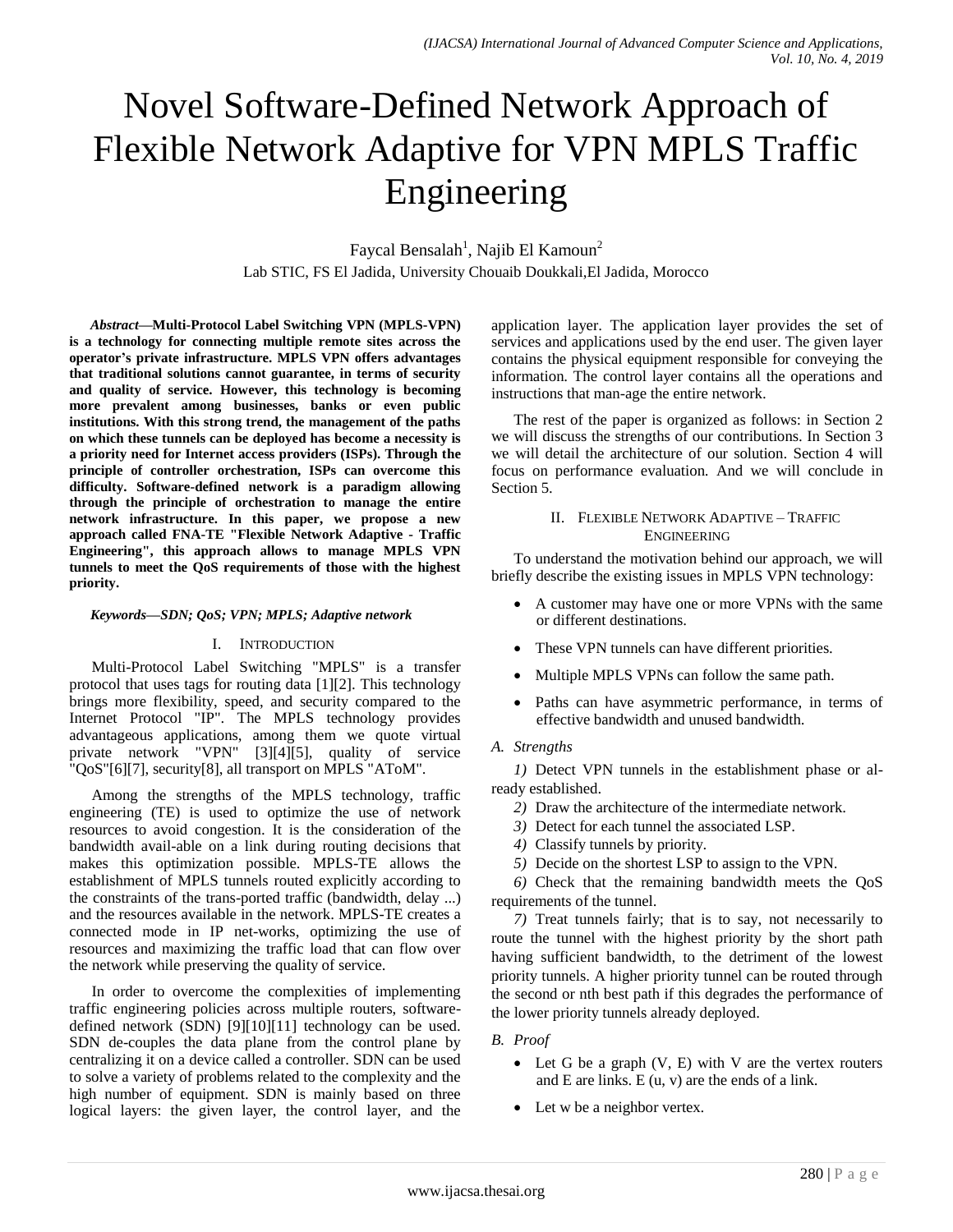- Let Ba be the available bandwidth.
- The bandwidth of the first link to the source:

$$
B_a^s = Min \, |\bar{B}_{au} - \bar{B}_{av}|
$$

The bandwidth beyond the neighbor:

$$
B_{a}^{w} = Min \, |\bar{B}_{a u+1} - \bar{B}_{a v+1}|
$$

 $U + 1$  and  $v + 1$  to avoid a closed path.

The most optimal segment S is therefore defined by the following function:

$$
S_i = Max \left| B_a^{si} - B_a^{wi} \right|; \forall i \in V(G)
$$

Since the segments are determined; they must be sorted by available bandwidth from the highest (h) to the lowest (l).

The path with the highest available bandwidth is defined by the following equation:

$$
\rho^h = \sum_{u \in V(G)} S_i^h \; ; \; \forall \; S_i > B_{requested}
$$

Consider MPLS VPN tunnels already established on an Ssegment: either Vc the number of VPN tunnels and Vp the priority of a tunnel.

Suppose that the available bandwidth of the shortest path is not sufficient, our algorithm can move to the next path:

 $\rho^{h-1}, \rho^{h-2}, \dots, \rho^{h-n}$ , where n is the variance.

The variance is relative to the priority. A non-priority VPN can traverse the longest path with restricted bandwidth.

$$
\rho^h\left(\sum_{i=1}^{Vc}V_{pi}\right) > V_{p \,req} \, ; \, \rho = \rho^{h-1}
$$

Until this phase we were able to determine the shortest path having the available bandwidth meeting the QoS requirements of the source. But, is it necessary to move the other tunnels to another path in favor of the tunnel with the highest priority? In some cases we can find the nth best way for the tunnel with the highest priority:

Case 1: It is possible that several lower priority tunnels coexist in  $\rho$ .

Case 2: Moving several non-priority tunnels to another  $\rho$ can jeopardize their quality of service.

Case 3: Sometimes routing the highest priority VPN by the nth best path does not degrade the quality of its exchanges as this path meets the customer's QoS requirements.

The following formula is used to define the closest path  $\rho^{h-i}$  to the best  $\rho^h$ , meeting the Breq requirements.

$$
\sum_{i=1}^{Vc} V_{pi} < V_{preq} \ \forall \ Vc \ \in \ [2, +\infty[
$$

#### III. FNA-TE ARCHITECTURE

The proposed approach is based on three layers: application, control and data. Fig. 1 illustrates the proposed architecture.

The application layer is responsible for defining VPN tunnels and their priorities. Fig. 2 illustrates an example of the GUI interface for customizing tunnels.

The control layer can act on the path on which to deploy MPLS VPN tunnels based on the available bandwidth and the shortest route. This layer consists of five modules:

#### *A. Network Discover*

This module is responsible for detecting the network topology, V-vertex and E-links. In a hybrid network where routers do not support the OpenFlow protocol, additional protocols can be used as CDP for Cisco devices and LLDP for non-Cisco equipment. The controller verifies the network topology based on these protocols. For SDN devices, OFDP messages can be used for topology detection. In the case of the Moroccan university, specifically Chouaïb Doukkali University, the routers set up do not support SDN. The topology detected automatically by our controller is shown in Fig. 3.



Fig. 1. The Architecture of the Proposed Approach.

| Source                                                                                           |              |
|--------------------------------------------------------------------------------------------------|--------------|
| <b>UCD_PRESIDENCE</b>                                                                            | ≐            |
| Destination                                                                                      |              |
| <b>UCD_ENCG</b>                                                                                  | $\triangleq$ |
| Priority                                                                                         |              |
| 1                                                                                                | ÷            |
| Quick Summary: Check before to send                                                              |              |
| <b>VPN Between UCD_PRESIDENCE</b><br>And UCD_FSJ, UCD_ENSA, UCD_ENCG<br>Priority is: 1 (Highest) |              |
| Add to list $\rightarrow$                                                                        |              |

Fig. 2. The GUI Interface of the Application Layer.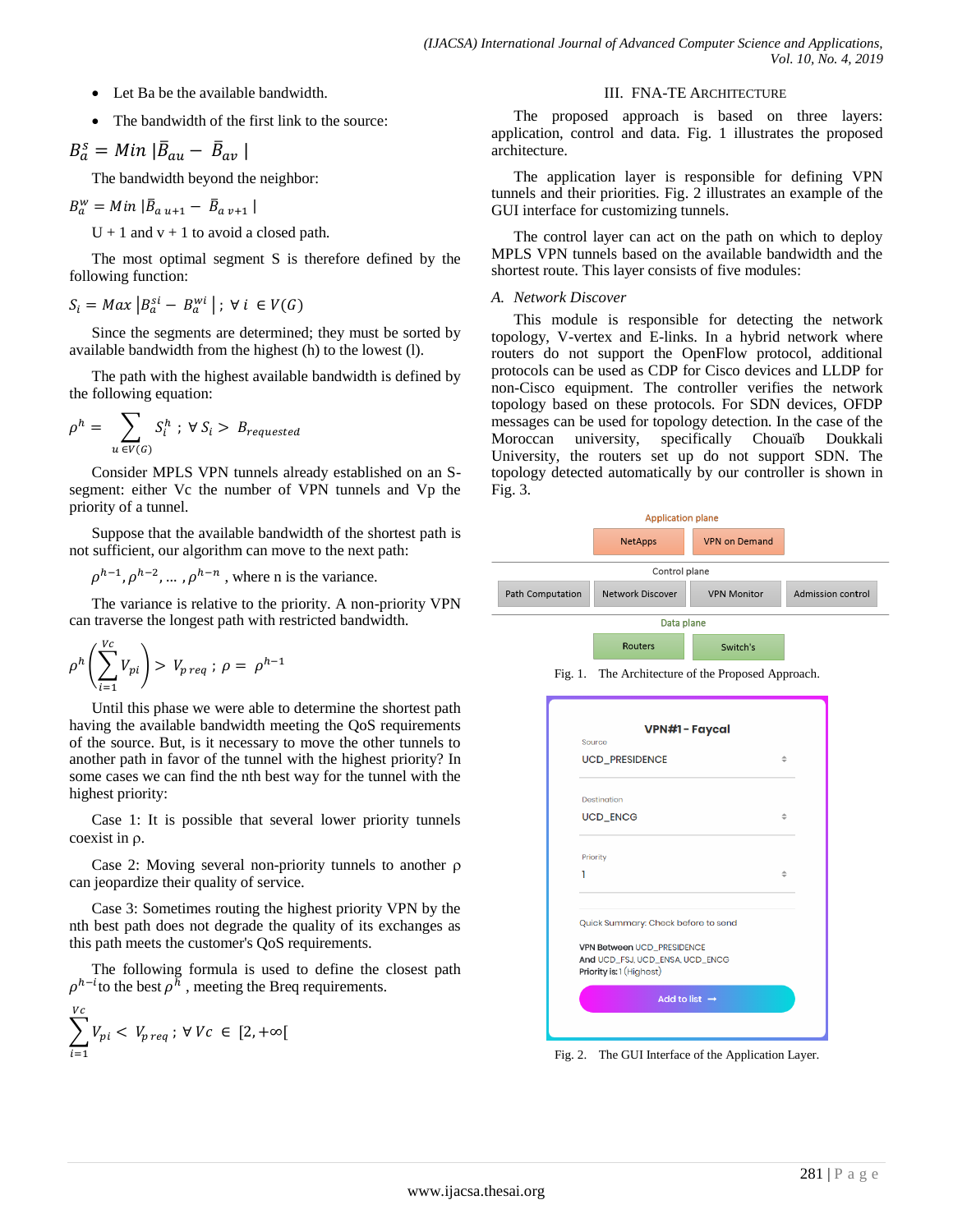

Fig. 3. The Network Architecture Detected Automatically.

Algorithm 1: Path Computation

- 1 Load Ba: Available bandwidth;
- 2 Load Breq: Requested bandwidth;
- 3 Load  $\rho^h$ : Most optimal path;
- 4 Load Vc : Number of tunnels on a path ;
- 5 if  $(Ba < Breq \& Ve > 2 \& Vp > Vreq)$  then

$$
6 \mid \rho = \rho(h-1) ;
$$

- 7 end
- s for each  $\rho = \rho(h n)$ ; n<2 do

12 end

Fig. 4. The Operating Algorithm of the Path Computation Module.

## *B. Path Computation*

As soon as the topology is discovered, this module makes it possible to calculate the most optimal path on which to deploy / route the MPLS VPN tunnel. The processing performed by this module is described in the previous section. However, the algorithm 1 illustrated in Fig. 4 describes the main operating phases of this module.

## *C. VPN Monitor*

This module is used to check the MPLS VPN already deployed on a router. The controller can verify the VPN instances already open on a device by querying the SNMP MIB object: 1.3.6.1.4.1.9.9.711 or launch the "Show ip vrf" or "display ip vpn instance" commands for routers such as Cisco, Juniper, and HP. Recall that the priority of a tunnel can be detected at the base of the initial declaration by the administrator during the first phase (please refer to Fig. 2).

## *D. Admission Control*

This module allows authorizing or not:

- *1)* The establishment of a tunnel.
- *2)* Routing a higher priority VPN.

*3)* Destruction of a lower priority VPN if all paths are overloaded.

*4)* The data plan contains all routers of the network architecture consisting of P, PE and CE equipment.

In the next section we will evaluate the performance of our approach.

## IV. PERFORMANCE EVALUATION

## *A. Network Testbed*

In order to evaluate the performances of our approach, we set up a network testbed consists of several routers and tens of clients (Fig. 5). Used applications for the evaluation are Voice over IP [12][13][14], Video streaming, and Database traffic. Evaluation criteria are:

*1)* VoIP latency: Delay it takes for one endpoint to send a packet to another.

- *2)* VoIP jitter: Delay between submission of two packets.
- *3)* VoIP MOS: Quality imperceptible of the call.
- *4)* VoIP loss rate: Quantity of VoIP non-received traffic.
- *5)* Video loss rate: Amount of non-received video traffic.
- *6)* Delay of database query.

## *B. Obtained Results*

Fig. 6 illustrates the overall results obtained. Fig. 6(a) illustrates the VoIP loss rate obtained by our FNA approach compared to the RSVP-TE protocol. The results obtained showed the effectiveness of our approach compared to FNA-TE, we find that both models offered an acceptable rate up to the scenario of 80 clients, however, from the scenario of 90 clients we found that RSVP-TE exceeded the tolerable threshold of 3%, our model has shown its effectiveness even in the scenario of 200 customers. The VoIP latency results (Fig. 6(b)) thus showed the efficiency of our approach, a latency not exceeding 50 milliseconds was measured by FNA-TE against 150 RSVP-TE. Fig. 6(c) illustrates the VoIP jitter, the results obtained showed that the delay variation of our approach is the smallest not exceeding a value of 19 milliseconds against 50 of RSVP-TE. The same results are observed for Video Traffic Fig. 6(f) and Fig. 6(g).



Fig. 5. The Operating Algorithm of the Path Computation Module.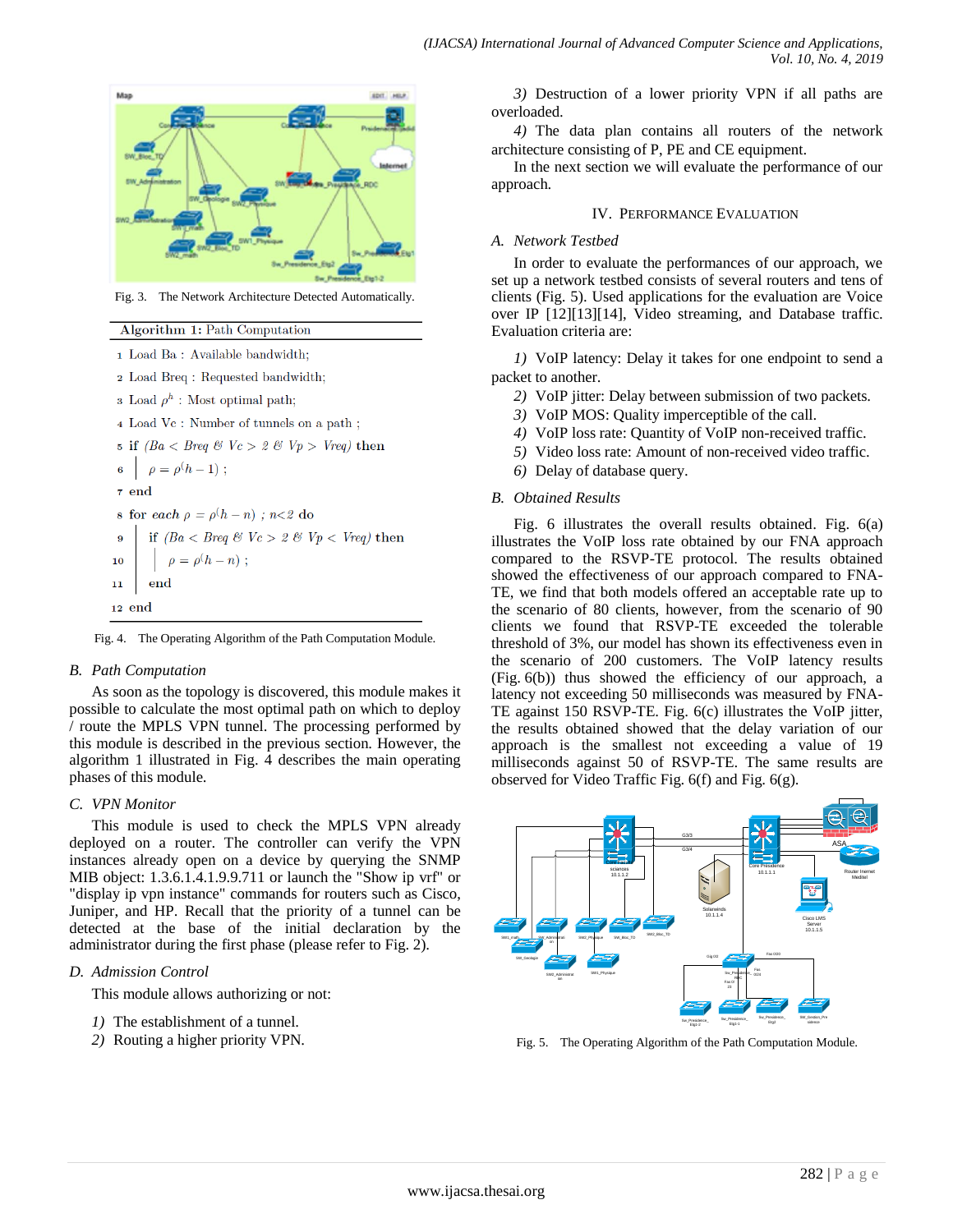

Fig. 6. Obtained Results from Performances Evaluation: (a) VoIP Loss Rate (b) VoIP Latency (c) VoIP Jitter (d) VoIP MOS (e)Oracle Query Delay (f) Video Loss Rate (g) Video Latency.